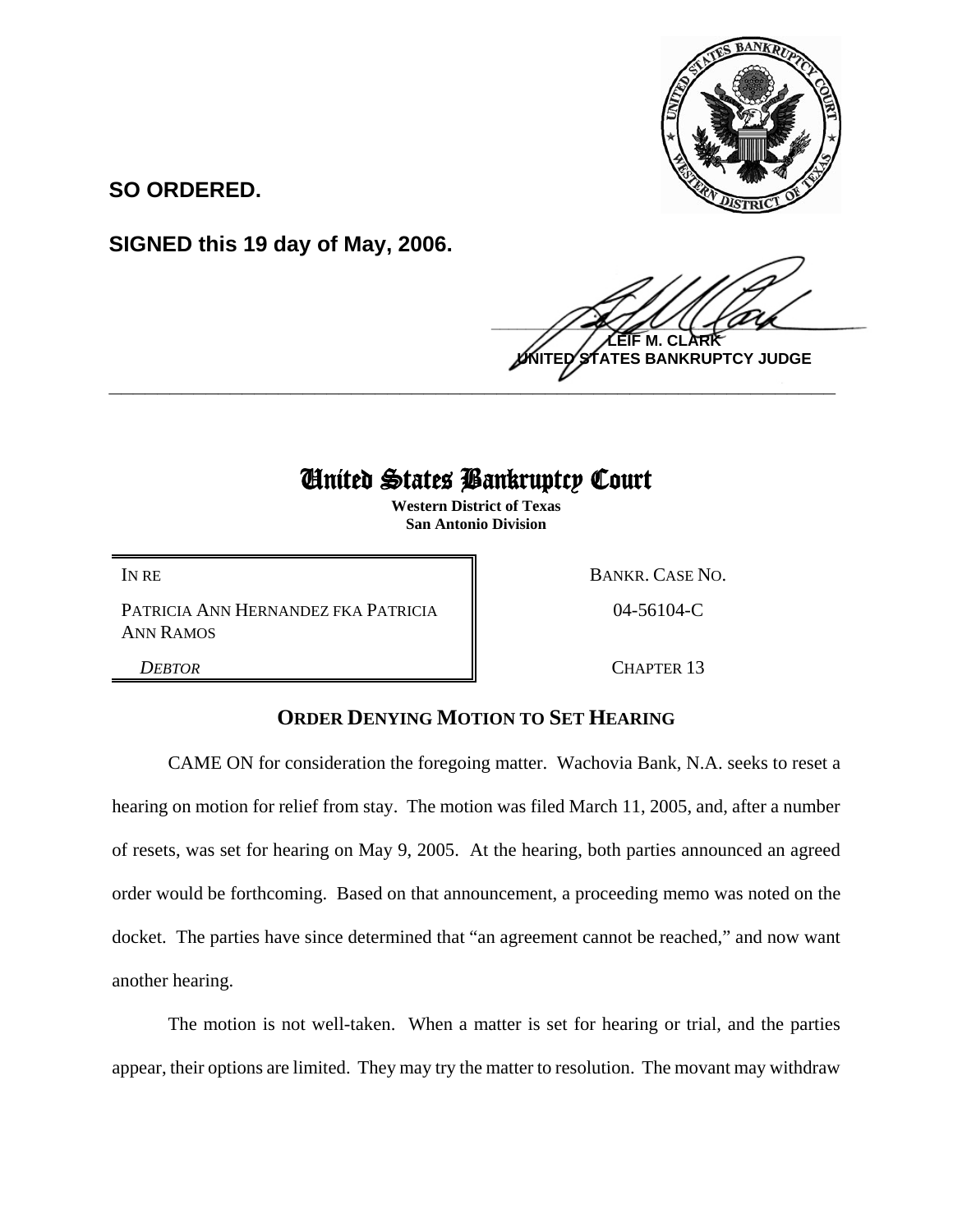the matter. The respondent may default, or declare they do not oppose the relief requested. The parties may request the matter be continued. Or the parties may, as they did here, announce that the matter has been settled, with a form of order to come. The announcement on the record (or the trial of the matter) disposes of the matter.

The option that is *not* available is the one sought by the movant here – to withdraw the announcement of an agreement. By the time of trial, the parties are presumed either to be ready to try their case, or to announce that they have settled their case in one fashion or another, as described above. The announcement "we are trying to settle this matter" or "we hope to settle this matter" or "we think we might have a settlement" is not a settlement announcement. It is an acknowledgment that the parties have *not* been able to settle the matter, at which point their only choice is to proceed to trial.

This is the way it must be. Otherwise, a trial setting becomes merely aspirational, with parties never really knowing whether they should or should not bring witnesses and exhibits. What is more, if parties can freely announce only a hoped for settlement, then parties will be encouraged to break deals. The court will no longer be able to enforce settlements announced on the record, out of concern that the settlement might not be real. Courts will either have to do interminable resets (which is sure to discourage parties from ever reaching a settlement, because they will not be facing a hard deadline), or will have to reject all settlement announcements out of hand unless they are reduced to writing at the time of the hearing. The latter option, though available, places unrealistic burdens on busy counsel, and insults the honesty and integrity of the bar.

If the parties announce a settlement, but are subsequently unable to reach an agreement, the only option available for the moving party is to refile the motion (and pay a new filing fee). Only in this way can the court rely on settlement announcements made in open court. If one party later